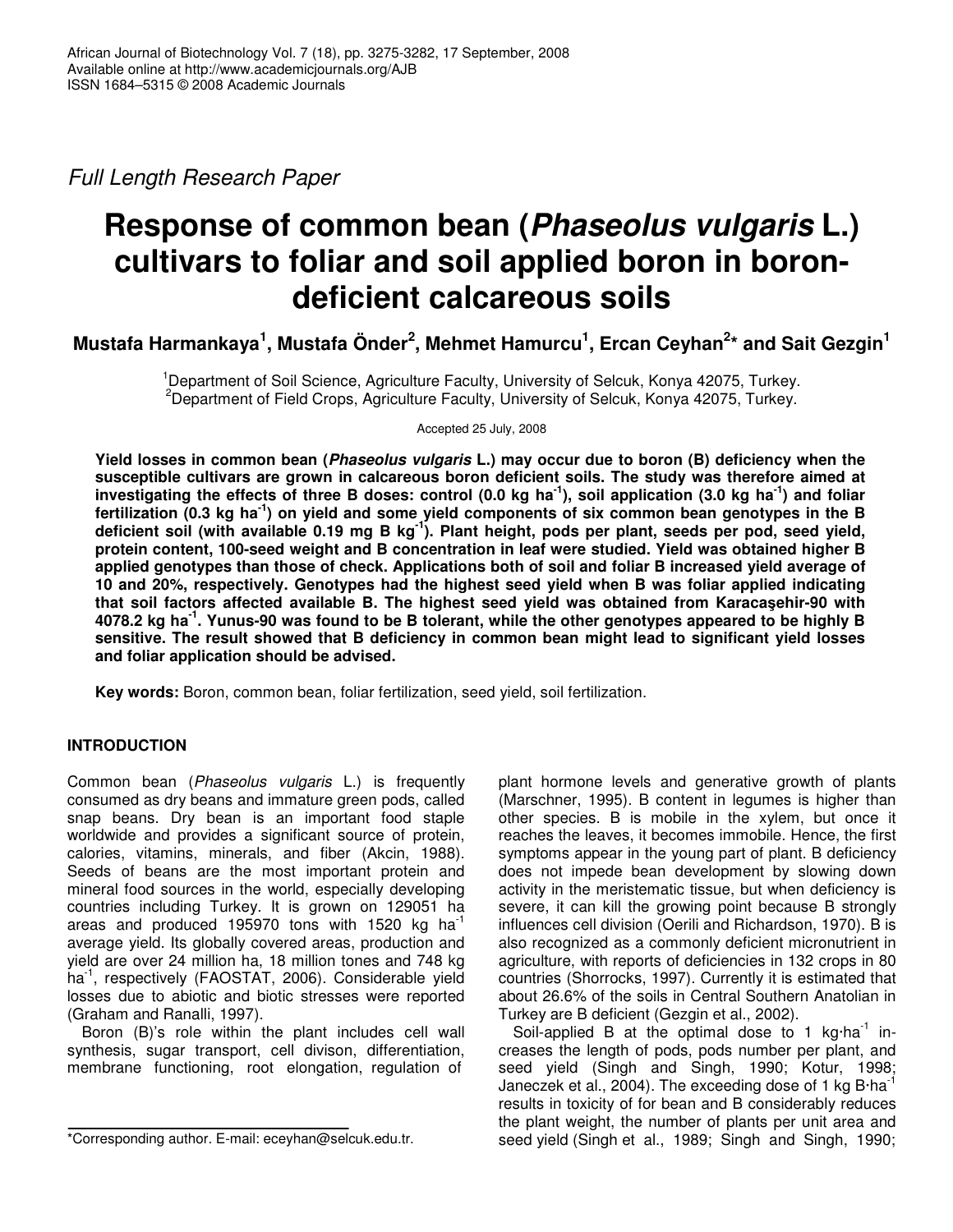Kotur, 1998). Although the effects of soil applied B fertilization on growth and yield of common bean (Singh and Singh, 1990; Kotur, 1998; Janeczek et al., 2004) has been investigated, limited studies have been performed of the response of common bean to foliar-applied B fertilization. This study was aimed at investigating the effect of B soil and foliar application on yield and some of the yield components of most commonly cultivated six dry beans on a typical Central Anatolian soil.

#### **MATERIAL AND METHODS**

The field experiments were carried out on a soil that contains 0.19 mg kg<sup>-1</sup> extractable B using a 0.01 M Mannitol + 0.01 M CaCl<sub>2</sub> solution before reading in ICP-AES (Varian-Vista Model). The experiments were conducted during the 2002 and 2003 growing seasons at the Research Institute of Rural Affairs, Konya, Turkey. B content of the experimental soil is low according to critical levels for bean (Howeler et al*.,* 1978). Common bean genotypes were Şehirali-90, Yunus-90, Karacaşehir-90, Onceler-90, Göynük-98 and Akman-98 registered by Anatolia Agricultural Research Institute, Eskişehir, Turkey. The genotypes are the most popular varieties, currently grown in Turkey.

The experiments were designed according to split-split plots of randomized complete blocks experimental design with four replications. B applications (control, 0 kg ha<sup>-1</sup>; soil application of 3 kg ha<sup>-1</sup> and foliar fertilization of 0.3 kg ha<sup>-1</sup>) were placed on the main plots, whereas sub-plots contained dry bean genotypes. B soil application was sprayed on the soil surface using  $0.86\%$  H<sub>3</sub>BO<sub>3</sub> solution, and then incorporated into soil depth of 10 - 15 cm prior to sowing. B foliar fertilization was applied in the form of 0.086% solution of  $H_3BO_3$  at the flowering stages. Before sowing, 150 kg ha <sup>1</sup> was applied in the form of diammonium phosphate (18% N; 46%)  $P_2O_5$ ).

Seeds were sown by hand in the second week of May, 2002 and the third week of May, 2003. Each plot was 2.5 m width with 5 rows and 3 m length. Weeds were controlled by hand. In the both years, anthracnose (*Colletotrichum lindemuthianum* Sacc. et Magn.) was controlled with Propineb + Cymoxanil during pod formation stage. In the second year, Pirimicarb was used to control of bean aphid (*Aphis fabae* Scop.). Plants were irrigated with sprinkler irrigation system five times. Plots were harvested by hand both years in the second week of September. Three middle rows were harvested, after two outer rows from each plot were left.

Total rainfalls were recorded as 139.3 mm in 2002 and 49.5 mm in 2003. Seasonal average temperatures and average relative air humidity were 19.9°C and 47.2% in 2002 and 20.7°C and 38.4% in 2003. Monthly climatic data with a 20-year average were shown in Table 2.

Plant height, pods per plant and seeds per pod were measured on 10 randomly selected plants per plot at maturity. Seed yield was determined using all of the plants in the harvested area. 1000-seed weight was calculated according to Akcin (1974). Seeds were cleaned to remove foreign material and broken seeds before protein analysis. Protein contents were determined according to the Kjeldahl methods. Kjeldahl nitrogen values were multiplied by 6.25 to obtain crude protein values. During the pod formation stage, 30 leaves of each plot were collected and washed with water, and then samples were dried at 70°C for 48 h before dry weights measured. Samples were finely ground and 0.5 g plant material was digested with concentrate  $HNO<sub>3</sub>$  in a microwave system. The extracts were analyzed for B by ICP-AES (Varian-Vista Model) (Nyomora et al., 1997). Data were subjected to analysis of variation (ANOVA) using MSTAT-C. The least significant difference (LSD) test was used to compare the treatment means (Steel and Torrie, 1980).

| <b>Property</b>             | Mean | <b>Property</b>            | Mean |
|-----------------------------|------|----------------------------|------|
| Ph                          | 7.6  | Mg (me/100 $g$ )           | 5.3  |
| CaCO <sub>3</sub>           | 20.7 | K (me/100 g)               | 0.6  |
| E.C $(\mu \text{Scm}^{-1})$ | 94   | Na (me/100 g)              | 0.13 |
| Organic matter (%)          | 1.4  | $P$ (mg kg <sup>-1</sup> ) | 8.5  |
| Sand (%)                    | 26.7 | $B \, (mg \, kg^{-1})$     | 0.19 |
| Silt $(\%)$                 | 68.1 | Mn $(mg kg^{-1})$          | 2.3  |
| Clay $(%)$                  | 5.2  | Zn $(mg kg-1)$             | 0.3  |
| Ca (me/100 g)               | 20.2 | Fe $(mg kg^{-1})$          | 0.4  |

# **RESULTS**

#### **ANOVA results**

The years have been significant for seed yields, pods per plant, protein content and B concentration of the leaf (Tables 3, 4, 8 and 9). There were statistically significant differences within the genotypes for all traits (Tables 3, 4, 5, 6, 7, 8 and 9). Year by genotype interaction was significant for seed yield, 1000- seed weight and B concentration of the leaf (Tables 3, 7 and 9). B application had significant effect on the seed yield, 1000-seed weight, protein content and B concentration of the leaf (Tables 3, 7, 8 and 9). B application by genotype interaction was significant for seed yield, plant height and seeds per pod, 1000-seed weight, protein content and B concentration of the leaf (Tables 3, 5, 6, 7, 8 and 9). Significant interactions existed between year by B application for seed yield and B concentration of the leaf (Tables 3 and 9). Statistically significant B application by genotype by year interactions was observed for seed yield, 1000-seed weight and B concentration of the leaf (Tables 3, 7 and 9).

## **Seed yield**

As seen in Table 3, the highest seed yield was obtained from B foliar application (4063.7 kg ha $^{-1}$ ) and followed by B soil application (3733.3 kg ha<sup>-1</sup>). B applications in general increased seed yield in all common bean cultivars compared with check, whereas B soil application in Karacaşehir-90 had the highest yield. As average of years, the highest seed yield was obtained from Karacaşehir-90 (4078.2 kg ha<sup>-1</sup>), whereas other varieties (Göynük-98, Akman-98, Yunus-90, ehirali-90 and Öncüler-98) gave 3913.6, 3785.0, 3651.3, 3608.3 and 3356.2 kg ha<sup>-1</sup>, respectively.

## **Pods per plant**

As average of years, the highest pods per plant was obtained from Karacaşehir-90 (24.8) and followed by

**Table 1.** Physicochemical properties of topsoil samples (0 -30cm) collected from locations at experimental area (Gezgin et al., 2002).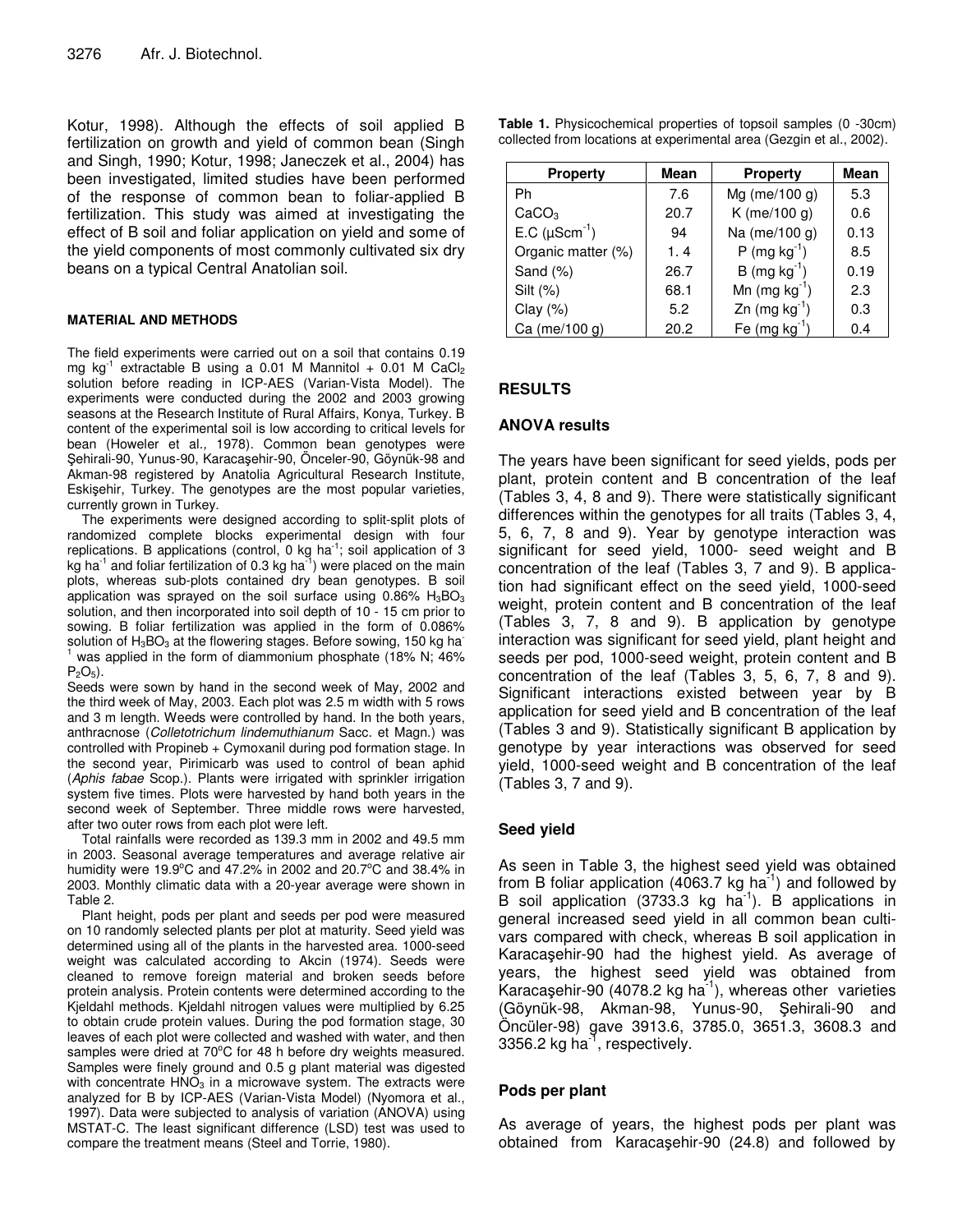|             | Table 2. Total monthly rainfall, relative air humidity and mean air temperature during 2002 and 2003 growing seasons and 20- |  |  |  |  |  |  |
|-------------|------------------------------------------------------------------------------------------------------------------------------|--|--|--|--|--|--|
| yr average. |                                                                                                                              |  |  |  |  |  |  |

|            |       | Rainfall (mm) |         |      | <b>Relative Air Humidity (%)</b> |         | Mean Air Temperature (°C) |      |         |  |
|------------|-------|---------------|---------|------|----------------------------------|---------|---------------------------|------|---------|--|
| Month      | 2002  | 2003          | 20-year | 2002 | 2003                             | 20-year | 2002                      | 2003 | 20-year |  |
| May        | 22.9  | 30.6          | 39.8    | 53.9 | 47.0                             | 56.0    | 15.2                      | 17.2 | 15.4    |  |
| June       | 15.3  | 2.3           | 26.5    | 47.5 | 34.9                             | 46.9    | 19.8                      | 21.2 | 19.8    |  |
| July       | 27.1  | 0.0           | 8.1     | 39.8 | 32.6                             | 39.3    | 24.1                      | 23.6 | 23.3    |  |
| August     | 8.7   | 0.0           | 7.4     | 42.0 | 32.4                             | 41.6    | 22.2                      | 23.6 | 23.0    |  |
| September  | 65.3  | 16.6          | 6.5     | 52.6 | 45.1                             | 42.9    | 18.1                      | 18.0 | 18.6    |  |
| Total/Mean | 139.3 | 49.5          | 88.3    | 47.2 | 38.4                             | 45.3    | 19.9                      | 20.7 | 20.0    |  |

Table 3. Seed yield (kg ha<sup>-1</sup>) of dry bean genotypes when grown in two consecutive years with three B application.

|           | <b>Boron</b> |                |              | Genotypes                                                                                                 |              |            |              |           |
|-----------|--------------|----------------|--------------|-----------------------------------------------------------------------------------------------------------|--------------|------------|--------------|-----------|
| Year      | application  | Sehirali-90    | Yunus -90    | Karacaşehir-90                                                                                            | Onceler-98   | Göynük-98  | Akman-98     | Mean      |
| 2002      | Control      | 3487.3 g-j     | 4141.8 bcd   | 3854.0 def                                                                                                | 3104.3 k-n   | 3476.0 g-j | 3613.0 e-h   | 3612.7 c  |
|           | Soil         | 3023.8 mn      | 3927.3 cde   | 4744.8 a                                                                                                  | 3439.0 g-k   | 4317.0 b   | 4366.3 b     | 3969.7 b  |
|           | Foliar       | 4864.8 a       | 4266.3 bc    | 4739.0 a                                                                                                  | 3929.0 cde   | 4365.8 b   | 4894.5 a     | 4509.9 al |
|           | Mean         | 3791.9 cd      | 4111.8 b     | 4445.9 a                                                                                                  | 3490.8 def   | 4052.9 bc  | 4291.3 ab    | 4030.8    |
| 2003      | Control      | $3535.5 f - 1$ | 2867.3 n     | 3204.3 i-n                                                                                                | 3005.0 mn    | 3445.5 g-k | 3057.5 lmn   | 3185.8 d  |
|           | Soil         | 3339.0 h-m     | $3156.0$ j-n | 4301.3 b                                                                                                  | $3196.0 - n$ | 3753.5 efg | 3236.3 l-m   | 3497.0 cl |
|           | Foliar       | $3399.5$ g-l   | $3549.5f-1$  | 3625.8 e-h                                                                                                | 3464.0 g-k   | 4124.0 bcd | $3542.5 f-1$ | 3617.5 cl |
|           | Mean         | 3424.7 ef      | 3190.9 f     | 3710.4 de                                                                                                 | 3221.7 f     | 3774.3 cd  | 3278.8 f     | 3433.5    |
| Mean      | Control      | 3511.4 fg      | 3504.5 fg    | 3529.1 fg                                                                                                 | 3054.6       | 3460.8 fg  | 3335.3 gh    | 3399.3 c  |
|           | Soil         | 3181.4 hr      | 3541.6 fg    | 4523.0 a                                                                                                  | 3317.5 gh    | 4035.3 bcd | 3801.3 de    | 3733.3 bl |
|           | Foliar       | 4132.1 bc      | 3907.9 cde   | 4182.4 b                                                                                                  | 3696.5 ef    | 4244.9 b   | 4218.5 b     | 4063.7 al |
|           | Mean         | 3608.3 c       | 3651.3 c     | 4078.2 a                                                                                                  | 3356.2 d     | 3913.6 ab  | 3785.0 bc    |           |
| Variation | S/C          | $-10$          |              | 28                                                                                                        | 9            | 17         | 14           | 10        |
| $(%)^a$   | F/C          | 18             | 12           | 19                                                                                                        | 21           | 23         | 27           | 20        |
|           |              |                |              | LSD <sub>1%</sub> <sup>b</sup> : B=10.47, G=21.85, Y x B=14.81, Y x G=30.90, B x G=25.66, Y x B x G=36.28 |              |            |              |           |

<sup>a</sup> Variation (%) was expressed as percentage of the value at control to that at soil and foliar.

<sup>b</sup> Least significant difference for comparisons between individual means: B; G; Y x B; Y x G; B x G; Y x B x G indicate B applied main effect (B), genotype main effect (G), interaction of year with B applied (Y x B), interaction of year with genotype (Y x G), interaction of B applied with genotype (B x G), interaction of year with B applied and genotype (Y x B x G).

Akman-98 (24.2), Öncüler-98 (21.5), ehirali-90 (21.0), Göynük-98 (20.7) and Yunus-90 (18.9). The foliar applied B resulted in the highest pods per plant (11 %) (Table 4).

## **Plant height**

The highest mean plant height was obtained from Akman 98 (77.4 cm). On the other hand, the Sehirali-90 had the lowest plant height with 52.8 cm (Table 5). Average plant heights of genotypes increased by 4% in B soil application and 9% in B foliar application over control.

## **Seeds per pod**

Karacaşehir-90 (5.9) had higher seeds per pod than the other cultivars. B applications in general increased seeds per pod in all common bean cultivars compared with check, whereas B foliar application in Önceler-98 and Sehirali-90 had the highest seeds per pod (Table 6).

#### **1000-seed weight**

The mean over two year indicate that Göynük-98 (432.8 g) had higher 1000-seed weight than the other cultivars. Compared to the check, B applications in general increased 1000-seed weights in all common bean cultivars, and B soil application in Karacaşehir-90 and Akman-98 had the highest 1000-seed weight genotype (Table 7).

#### **Protein content**

Based on mean of years and genotypes, the maximum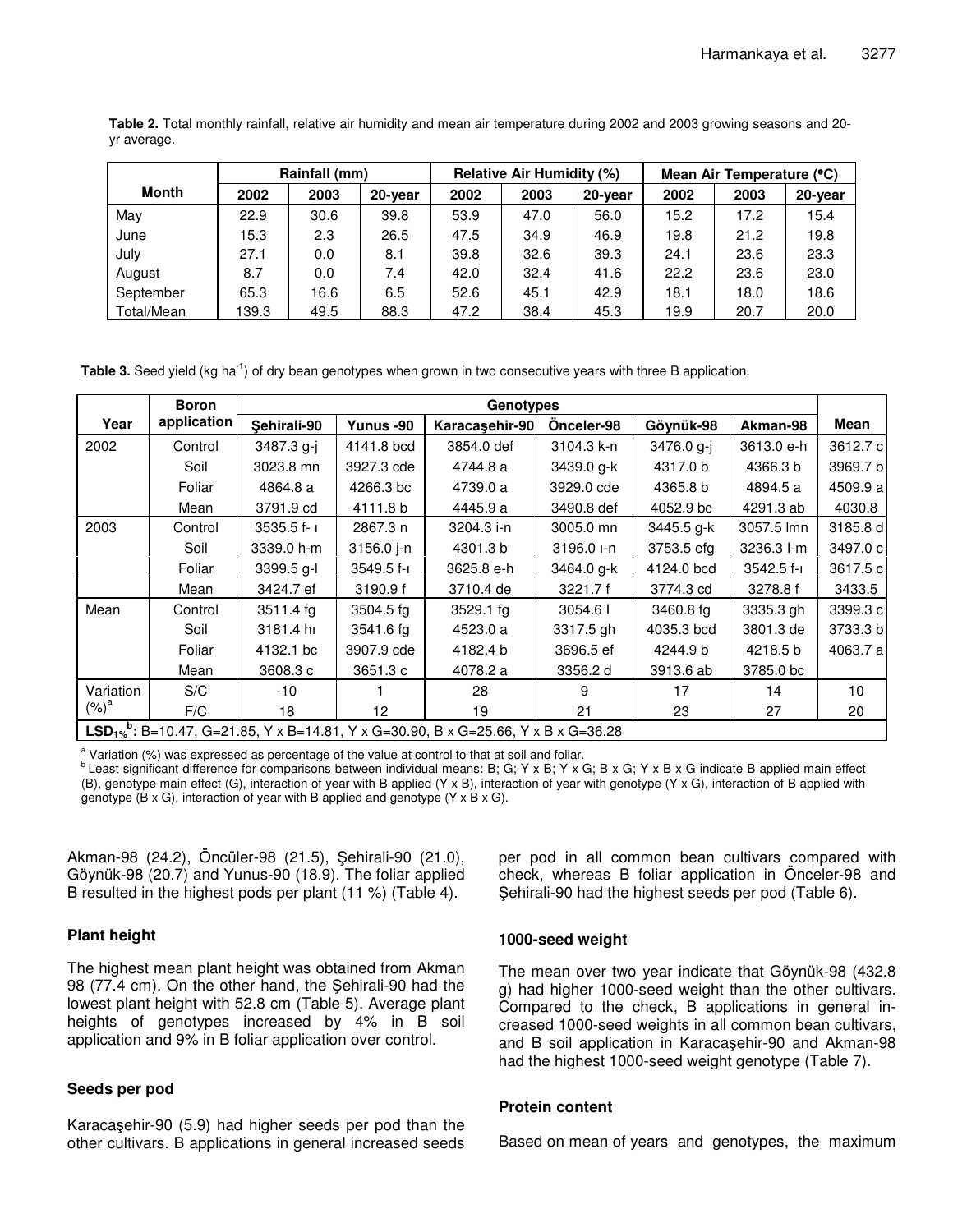|                                            | <b>Boron</b> |                    |           | <b>Genotypes</b> |            |           |          |      |
|--------------------------------------------|--------------|--------------------|-----------|------------------|------------|-----------|----------|------|
| Year                                       | application  | Sehirali-90        | Yunus -90 | Karacaşehir-90   | Önceler-98 | Göynük-98 | Akman-98 | Mean |
| 2002                                       | Control      | 19.0               | 19.0      | 13.8             | 24.5       | 20.8      | 28.3     | 20.9 |
|                                            | Soil         | 24.5               | 18.0      | 24.8             | 23.0       | 26.0      | 23.5     | 23.3 |
|                                            | Foliar       | 23.3               | 19.5      | 37.8             | 20.3       | 21.5      | 27.8     | 25.0 |
|                                            | Mean         | 22.3               | 18.8      | 25.4             | 22.6       | 22.8      | 26.5     | 23.1 |
| 2003                                       | Control      | 20.8               | 17.3      | 23.5             | 21.0       | 16.8      | 22.0     | 20.2 |
|                                            | Soil         | 23.3               | 18.8      | 25.0             | 21.5       | 18.5      | 21.0     | 21.3 |
|                                            | Foliar       | 15.5               | 21.0      | 24.3             | 18.5       | 20.8      | 22.5     | 20.4 |
|                                            | Mean         | 19.8               | 19.0      | 24.3             | 20.3       | 18.7      | 21.8     | 20.7 |
| Mean                                       | Control      | 19.9               | 18.1      | 18.6             | 22.8       | 18.8      | 25.1     | 20.5 |
|                                            | Soil         | 23.9               | 18.4      | 24.9             | 22.3       | 22.3      | 22.3     | 22.3 |
|                                            | Foliar       | 19.4               | 20.3      | 31.0             | 19.4       | 21.1      | 25.1     | 22.7 |
|                                            | Mean         | 21.0 <sub>bc</sub> | 18.9c     | 24.8 a           | 21.5 abc   | 20.7 bc   | 24.2 ab  |      |
| Variation                                  | S/C          | 20                 | 1         | 34               | $-2$       | 17        | $-11$    | 9    |
| $(\% )$                                    | F/C          | 3                  | 12        | 67               | -15        | 12        |          | 11   |
| LSD <sub>5%</sub> <sup>b</sup> : G = 3.614 |              |                    |           |                  |            |           |          |      |

**Table 4.** Pods per plant (number) of dry bean genotypes when grown in two consecutive years with three B application.

<sup>a</sup>Variation (%) was expressed as percentage of the value at control to that at soil and foliar.

<sup>b</sup>Least significant difference for comparisons between individual means: G indicate genotype (G) main effect.

| Year      | <b>Boron</b> |             | <b>Genotypes</b> |                    |                |                |          |                |  |  |  |
|-----------|--------------|-------------|------------------|--------------------|----------------|----------------|----------|----------------|--|--|--|
|           | application  | Sehirali-90 | Yunus -90        | Karacaşehir-<br>90 | Onceler-<br>98 | Göynük-<br>98  | Akman-98 | Mean           |  |  |  |
| 2002      | Control      | 58.8        | 56.0             | 79.0               | 63.5           | 59.3           | 87.0     | 67.3           |  |  |  |
|           | Soil         | 53.0        | 60.0             | 82.8               | 61.8           | 58.0           | 88.0     | 67.3           |  |  |  |
|           | Foliar       | 56.5        | 66.8             | 95.0               | 61.0           | 62.5           | 89.3     | 71.8           |  |  |  |
|           | Mean         | 56.1 cd     | 60.9 bc          | 85.6 a             | 62.1 bc        | 59.9 bc        | 88.1 a   | 68.8           |  |  |  |
| 2003      | Control      | 51.0        | 50.8             | 48.0               | 50.8           | 63.0           | 62.0     | 54.3           |  |  |  |
|           | Soil         | 46.5        | 59.8             | 59.3               | 59.3           | 66.3           | 66.3     | 59.5           |  |  |  |
|           | Foliar       | 51.3        | 57.3             | 68.8               | 57.5           | 58.8           | 72.0     | 60.9           |  |  |  |
|           | Mean         | 49.6 d      | 55.9 cd          | 58.7 bc            | 55.8 cd        | 62.7 bc        | 66.8 b   | 58.2           |  |  |  |
| Mean      | Control      | 54.9 e-h    | 53.4 gh          | 63.5 cd            | 57.1 d-h       | $61.1 d-f$     | 74.5 ab  | 60.8           |  |  |  |
|           | Soil         | 49.8 h      | 59.9 d-a         | 71.0 bc            | $60.5 d-g$     | 62.1 de        | 77.1 ab  | 63.4           |  |  |  |
|           | Foliar       | 53.9 f-h    | 62.0 de          | 81.9 a             | $59.3 d-g$     | $60.6 d-g$     | 80.6 a   | 66.4           |  |  |  |
|           | Mean         | 52.8c       | 58.4 bc          | 72.1 a             | 59.0 b         | 61.3 b         | 77.4 a   |                |  |  |  |
| Variation | S/C          | -9          | 12               | 12                 | 6              | $\overline{2}$ | 4        | $\overline{4}$ |  |  |  |
| $(\% )$   | F/C          | $-2$        | 16               | 29                 | 4              | -1             | 8        | 9              |  |  |  |

 $LSD_{1\%}$ <sup>b</sup>: B= 4.564, G=6.315, B x G=11.18

<sup>a</sup>Variation (%) was expressed as percentage of the value at control to that at soil and foliar.

<sup>b</sup>Least significant difference for comparisons between individual means: B; G;

B x G indicate B applied main effect (B), genotype main effect (G), interaction of B applied with genotype (B x G).

protein content (21.68%) was obtained from control. Compared to the check, generally, B application decreased protein content in the genotypes (Table 8).

## **B concentration of the leaf**

As average of the years and B applications, the highest B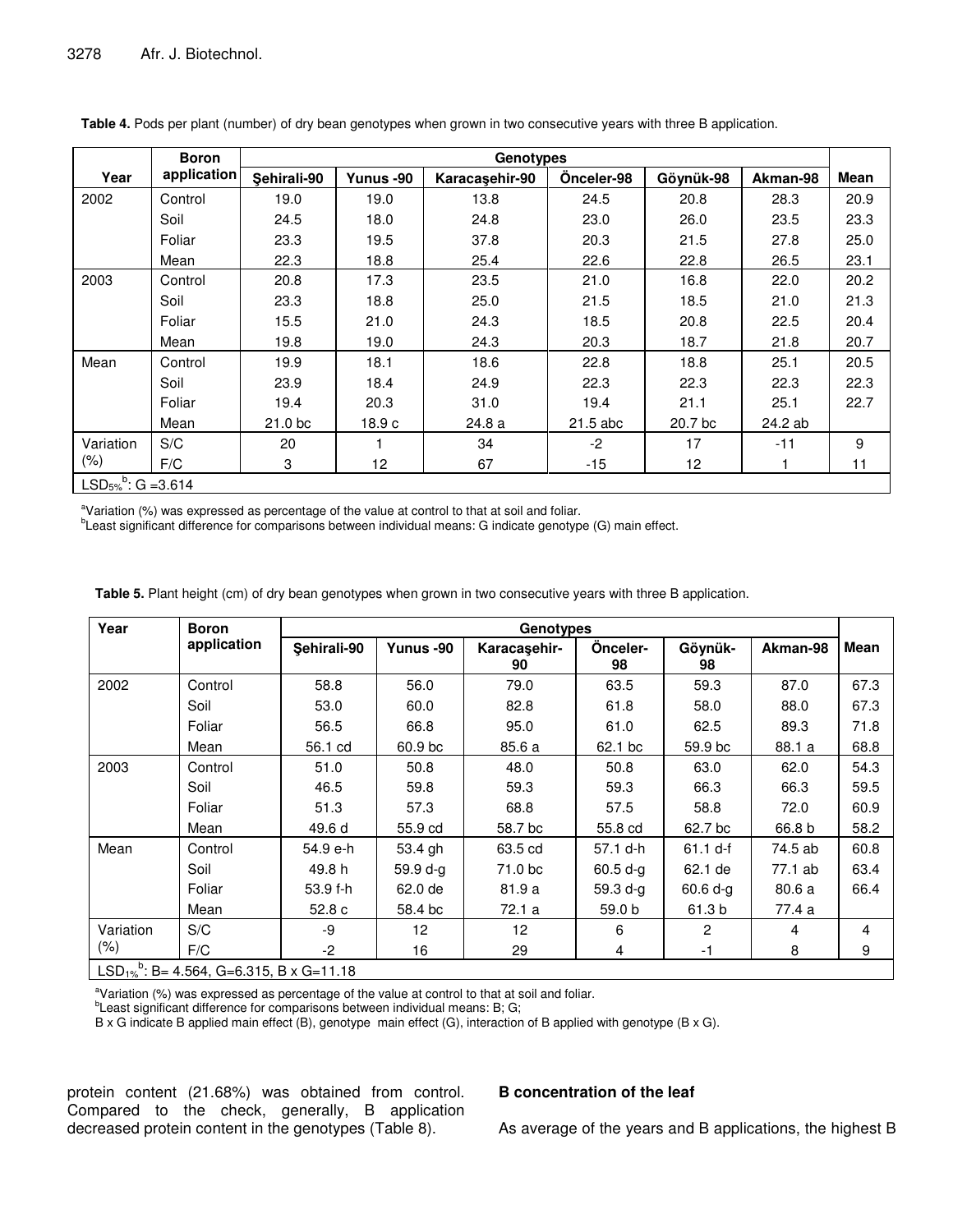|           | <b>Boron</b> |                                                                           | <b>Genotypes</b> |                |                   |           |          |                |  |  |  |  |
|-----------|--------------|---------------------------------------------------------------------------|------------------|----------------|-------------------|-----------|----------|----------------|--|--|--|--|
| Year      | application  | Sehirali-90                                                               | Yunus -90        | Karacasehir-90 | Önceler-98        | Göynük-98 | Akman-98 | <b>Mean</b>    |  |  |  |  |
| 2002      | Control      | 4.3                                                                       | 4.3              | 6.3            | 4.5               | 4.8       | 5.3      | 4.9            |  |  |  |  |
|           | Soil         | 5.0                                                                       | 4.0              | 6.5            | 4.0               | 4.8       | 5.0      | 4.9            |  |  |  |  |
|           | Foliar       | 5.0                                                                       | 4.3              | 5.8            | 5.5               | 4.3       | 4.8      | 4.9            |  |  |  |  |
|           | Mean         | 4.8                                                                       | 4.2              | 6.2            | 4.7               | 4.6       | 5.0      | 4.9            |  |  |  |  |
| 2003      | Control      | 4.0                                                                       | 3.5              | 6.0            | 3.5               | 5.0       | 4.8      | 4.5            |  |  |  |  |
|           | Soil         | 4.5                                                                       | 4.8              | 5.5            | 5.0               | 4.5       | 4.0      | 4.7            |  |  |  |  |
|           | Foliar       | 5.0                                                                       | 4.5              | 5.5            | 4.8               | 4.3       | 4.3      | 4.7            |  |  |  |  |
|           | Mean         | 4.5                                                                       | 4.3              | 5.7            | 4.4               | 4.6       | 4.3      | 4.6            |  |  |  |  |
| Mean      | Control      | $4.1 e-f$                                                                 | 3.9 <sub>g</sub> | 6.1a           | $4.0$ fg          | $4.9b-e$  | 5.0 b-d  | 4.7            |  |  |  |  |
|           | Soil         | $4.8c-f$                                                                  | 4.4 $c-g$        | 6.0a           | $4.5c-g$          | 4.6 $c-g$ | $4.5c-g$ | 4.8            |  |  |  |  |
|           | Foliar       | $5.0b-d$                                                                  | $4.4 c-g$        | 5.6 ab         | 5.1 <sub>bc</sub> | $4.3 d-g$ | $4.5c-g$ | 4.8            |  |  |  |  |
|           | Mean         | 4.6 <sub>b</sub>                                                          | 4.2 b            | 5.9a           | 4.5 <sub>b</sub>  | 4.6 b     | 4.7 b    |                |  |  |  |  |
| Variation | S/C          | 17                                                                        | 13               | $-2$           | 13                | -6        | $-10$    | $\overline{2}$ |  |  |  |  |
| $(\% )$   | F/C          | 21                                                                        | 13               | -8             | 28                | $-12$     | -10      | 2              |  |  |  |  |
|           |              | LSD <sub>1%</sub> <sup>b</sup> : G=0.643; LSD <sub>5%</sub> : B x G=0.764 |                  |                |                   |           |          |                |  |  |  |  |

**Table 6.** Seeds per pod (number) of dry bean genotypes when grown in two consecutive years with three B application.

<sup>a</sup>Variation (%) was expressed as percentage of the value at control to that at soil and foliar.

<sup>b</sup>Least significant difference for comparisons between individual means: G; B x G indicate genotype main effect (G), interaction of B applied with genotype (B x G).

| Table 7. Thousand seed weight (g) of dry bean genotypes when grown in two consecutive years with three B application. |  |  |
|-----------------------------------------------------------------------------------------------------------------------|--|--|
|-----------------------------------------------------------------------------------------------------------------------|--|--|

|           | <b>Boron</b>                                                                   |             | Genotypes |                |            |             |             |                |  |  |  |  |
|-----------|--------------------------------------------------------------------------------|-------------|-----------|----------------|------------|-------------|-------------|----------------|--|--|--|--|
| Year      | application                                                                    | Sehirali-90 | Yunus -90 | Karacaşehir-90 | Önceler-98 | Göynük-98   | Akman-98    | Mean           |  |  |  |  |
| 2002      | Control                                                                        | 381.2 f-h   | 378.7 g-i | 182.5 o        | 252.8 n    | 426.9 b-d   | 293.0 lm    | 319.2          |  |  |  |  |
|           | Soil                                                                           | 370.3 hi    | 383.6 f-h | 189.3 o        | 295.7 lm   | 442.9 a-c   | 299.3 k-m   | 330.2          |  |  |  |  |
|           | Foliar                                                                         | 382.1 f-h   | 386.3 f-h | 183.4 o        | 302.8 kl   | $416.0 c-e$ | $302.5$ k-m | 328.9          |  |  |  |  |
|           | Mean                                                                           | 377.8 c     | 382.9 c   | 185.1 g        | 283.8 e    | 428.6 a     | 298.3 e     | 326.1          |  |  |  |  |
| 2003      | Control                                                                        | 423.7 b-e   | 397.0 e-h | 178.6 o        | 325.7 jk   | 417.9 с-е   | 259.0 n     | 333.6          |  |  |  |  |
|           | Soil                                                                           | 427.1 b-d   | 402.3 d-g | 186.8 o        | 304.3 kl   | 429.4 b-d   | 273.7 mn    | 337.3          |  |  |  |  |
|           | Foliar                                                                         | 449.5 ab    | 408.8 d-f | 174.4 o        | $351.3$ ij | 463.9 a     | 258.1 n     | 351.0          |  |  |  |  |
|           | Mean                                                                           | 433.4 a     | 402.7 b   | 179.9 g        | 327.1 d    | 437.0 a     | 263.6 f     | 340.6          |  |  |  |  |
| Mean      | Control                                                                        | 402.4 cde   | 387.8 e   | 180.5i         | 289.2 gh   | 422.4 abc   | 276.0 h     | 326.4 b        |  |  |  |  |
|           | Soil                                                                           | 398.7 de    | 392.9 e   | 188.1 i        | 300.0 g    | 436.2 ab    | 286.5 gh    | 333.7 ab       |  |  |  |  |
|           | Foliar                                                                         | 415.8 bcd   | 397.5 de  | 178.9 i        | 327.1 f    | 439.9 a     | 280.3 gh    | 339.9 a        |  |  |  |  |
|           | Mean                                                                           | 405.6 b     | 392.8 c   | 182.5 f        | 305.4 d    | 432.8 a     | 280.9 e     |                |  |  |  |  |
| Variation | S/C                                                                            | -1          |           | 4              | 4          | 3           | 4           | $\overline{2}$ |  |  |  |  |
| $(\% )$   | F/C                                                                            | 3           | 3         | -1             | 13         | 4           | 2           | 4              |  |  |  |  |
|           | LSD <sub>1%</sub> <sup>b</sup> : B=9.21, G=11.58, Y x G=16.37, Y x B x G=31.89 |             |           |                |            |             |             |                |  |  |  |  |

<sup>a</sup>Variation (%) was expressed as percentage of the value at control to that at soil and foliar. <sup>b</sup>Least significant difference for comparisons between individual means: B; G; Y x G; Y x B x G indicate B applied main effect (B), genotype main effect (G), interaction of year with B applied (Y x B), interaction of year with genotype (Y x G), interaction of B applied with genotype (B x G), interaction of year with B applied and genotype (Y x B x G).

concentration of the leaf was obtained from (50.5 mg kg<sup>-</sup> <sup>1</sup>) Yunus-90. All genotypes showed significant concentration of the leaf increases when applicated with B. Genotypic means revealed that foliar applied B resulted 37% B concentration of the leaf increase, whereas 12% B concentrations of the leaf increases were recorded at soil applied B over the control. B applications in general increased B concentrations of the leaf in all common bean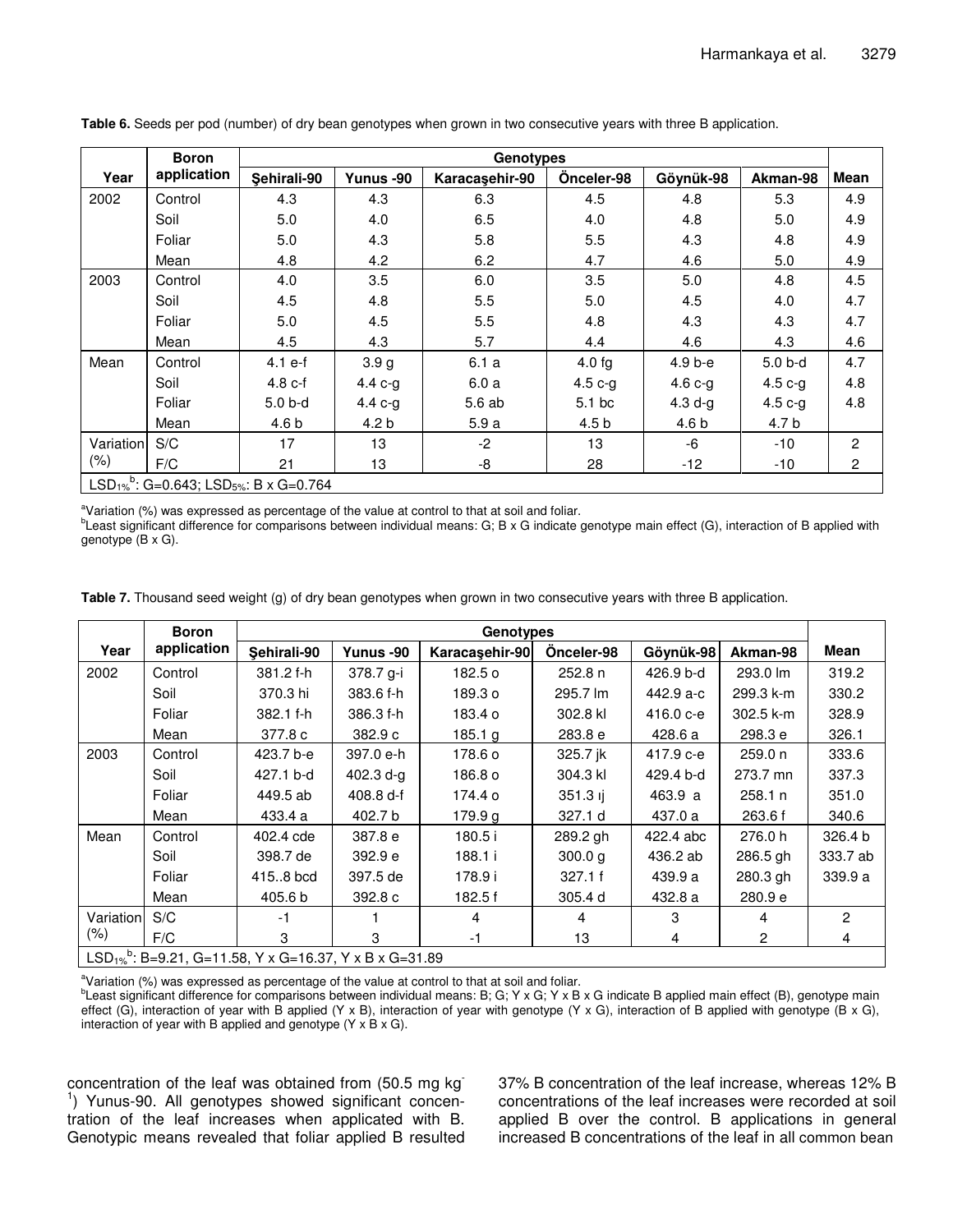|           | <b>Boron</b> |                                                                |           | <b>Genotypes</b> |            |                    |           |         |
|-----------|--------------|----------------------------------------------------------------|-----------|------------------|------------|--------------------|-----------|---------|
| Year      | application  | Sehirali-90                                                    | Yunus -90 | Karacasehir      | Onceler-98 | Göynük-98          | Akman-98  | Mean    |
| 2002      | Control      | 20.88                                                          | 20.69     | 27.31            | 19.81      | 21.98              | 20.93     | 21.93   |
|           | Soil         | 20.41                                                          | 20.52     | 22.93            | 19.26      | 21.94              | 20.49     | 20.93   |
|           | Foliar       | 20.76                                                          | 19.78     | 21.92            | 20.67      | 20.37              | 20.42     | 20.65   |
|           | Mean         | 20.68                                                          | 20.33     | 24.05            | 19.91      | 21.43              | 20.61     | 21.17   |
| 2003      | Control      | 20.52                                                          | 20.47     | 27.00            | 18.66      | 20.76              | 21.14     | 21.42   |
|           | Soil         | 19.80                                                          | 20.34     | 23.48            | 19.38      | 20.97              | 19.68     | 20.61   |
|           | Foliar       | 20.02                                                          | 19.69     | 21.26            | 20.47      | 19.82              | 20.50     | 20.29   |
|           | Mean         | 20.11                                                          | 20.16     | 23.91            | 19.50      | 20.51              | 20.44     | 20.77   |
| Mean      | Control      | 20.70 def                                                      | 20.58 ef  | 27.15a           | 19.24 h    | 21.37 cd           | 21.03 cde | 21.68a  |
|           | Soil         | $20.11$ fg                                                     | 20.43 efg | 23.21 b          | 19.32 h    | 21.46c             | 20.09 fq  | 20.77 b |
|           | Foliar       | 20.36 efg                                                      | 19.73 gh  | 21.59c           | 20.57 ef   | $20.09$ fg         | 20.46 efg | 20.47 b |
|           | Mean         | 20.40c                                                         | 20.25c    | 23.98 a          | 19.71 d    | 20.97 <sub>b</sub> | 20.53c    |         |
| Variation | S/C          | -3                                                             | $-1$      | $-14$            |            |                    | $-4$      | $-4$    |
| $(\% )$   | F/C          | $-1$                                                           | $-4$      | $-20$            | 7          | -6                 | -3        | -6      |
|           |              | LSD <sub>1%</sub> <sup>b</sup> : B=0.319, G=0.426, B x G=0.780 |           |                  |            |                    |           |         |

**Table 8.** Protein content (%) of dry bean genotypes when grown in two consecutive years with three B application.

<sup>a</sup>Variation (%) was expressed as percentage of the value at control to that at soil and foliar.

<sup>b</sup>Least significant difference for comparisons between individual means: B; G; B x G indicate B applied main effect (B), genotype main effect (G), interaction of B applied with genotype (B x G).

| Table 9. B concentration (mgkg <sup>-1</sup> ) of dry bean genotypes when grown in two consecutive years with three B application. |  |  |  |
|------------------------------------------------------------------------------------------------------------------------------------|--|--|--|
|------------------------------------------------------------------------------------------------------------------------------------|--|--|--|

|           | <b>Boron</b> |             |            | <b>Genotypes</b>                                                                                          |            |            |          |                   |
|-----------|--------------|-------------|------------|-----------------------------------------------------------------------------------------------------------|------------|------------|----------|-------------------|
| Year      | application  | Sehirali-90 | Yunus -90  | Karacaşehir-90                                                                                            | Önceler-98 | Göynük-98  | Akman-98 | Mean              |
| 2002      | Control      | 35.9 n-q    | $50.8 d-g$ | $41.0 -0$                                                                                                 | 41.7 i-n   | 46.6 f-i   | 39.2 k-p | 42.5c             |
|           | Soil         | 50.1 d-h    | 45.1 f-k   | 54.6 de                                                                                                   | $40.2$ j-o | 43.4 h-m   | 56.3 d   | 48.3 b            |
|           | Foliar       | 66.0 c      | 86.3 a     | 75.9 b                                                                                                    | 44.9 f-k   | 66.3 c     | 77.9 b   | 69.6 a            |
|           | Mean         | 50.7 b      | 60.7 a     | 57.2 a                                                                                                    | 42.3 cd    | 52.10 b    | 57.8 a   | 53.5              |
| 2003      | Control      | 30.9q       | 38.1 l-p   | 32.5 <sub>pq</sub>                                                                                        | $37.1 m-q$ | 41.5 i-n   | 32.4 pq  | 35.4e             |
|           | Soil         | 40.8 $j$ -0 | 38.7 k-p   | 38.6 k-p                                                                                                  | 44.5 g-l   | 34.4 o-a   | 35.4 n-a | 38.7 d            |
|           | Foliar       | $51.0 d-g$  | $51.4 d-f$ | $44.3$ g-l                                                                                                | 48.3 e-l   | $44.5$ g-l | 44.7 f-l | 47.3 b            |
|           | Mean         | 40.7 cde    | 42.7 c     | 38.5 de                                                                                                   | 43.3 c     | 40.2 cde   | 37.5e    | 40.1              |
| Mean      | Control      | 33.3 h      | 44.4 d     | 36.8 gh                                                                                                   | 39.4 efg   | 44.1 de    | 35.8 gh  | 39.0 <sub>c</sub> |
|           | Soil         | 45.4 d      | 41.9 def   | 46.6 d                                                                                                    | 42.3 def   | $38.9$ fg  | 45.8 d   | 43.5 b            |
|           | Foliar       | 58.4 bc     | 68.8 a     | 60.1 bc                                                                                                   | 46.6 d     | 55.4c      | 61.3 b   | 53.4 a            |
|           | Mean         | 45.7 b      | 51.7 a     | 47.8 b                                                                                                    | 42.8 c     | 46.1 b     | 47.6 b   |                   |
| Variation | S/C          | 36          | -5         | 27                                                                                                        | 7          | $-12$      | 28       | 12 <sup>2</sup>   |
| $(\% )$   | F/C          | 75          | 54         | 63                                                                                                        | 18         | 27         | 71       | 37                |
|           |              |             |            | LSD <sub>1%</sub> <sup>b</sup> : B=1.986, G=2.472, Y x B=2.809, Y x G=3.495, B x G=4.865, Y x B x G=6.881 |            |            |          |                   |

 $a$ Variation (%) was expressed as percentage of the value at control to that at soil and foliar.

<sup>b</sup>Least significant difference for comparisons between individual means: B; G; Y x B; Y x G; B x G; Y x B x G indicate B applied main effect (B), genotype main effect (G), interaction of year with B applied (Y x B), interaction of year with genotype (Y x G), interaction of B applied with genotype (B x G), interaction of year with B applied and genotype (Y x B x G).

cultivars compared with check. B foliar application in Yunus-90, Akman-98 and Karacaşehir-90 had the highest B concentrations of the leaf (Table 9).

#### **DISCUSSION**

Seed yields of all cultivars were higher in the first year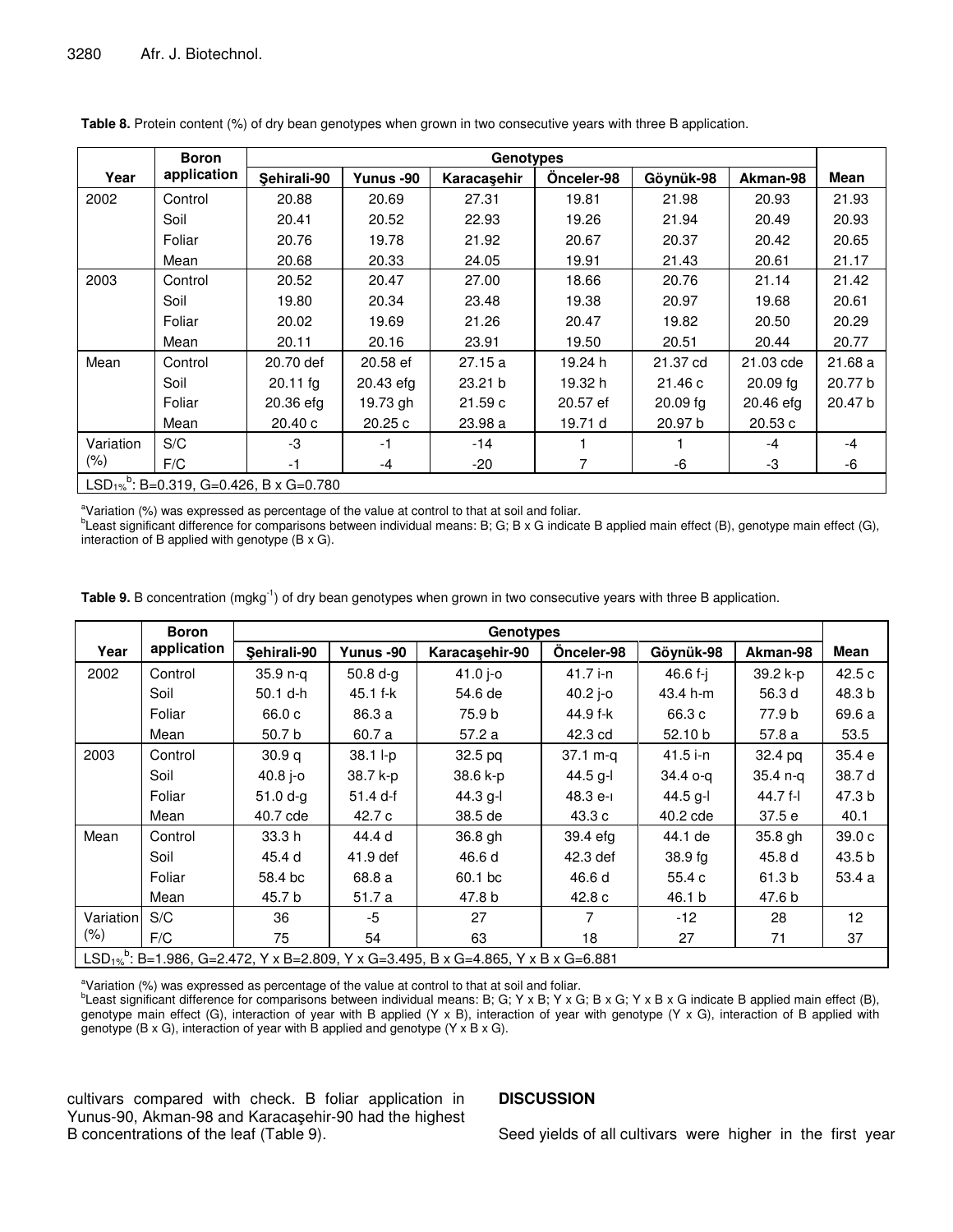than the second year (Table 2) since higher total rainfall was recorded in the first year than the second year (Table 1). According to Akcin (1988), the optimal temperature and minimum relative air humidity significantly decreased seed yield. High air temperature and low relative air humidity results in a poor pod setting and flower abortion. Jareczek et al. (2004) reported that weather considerably affected the seed yield.

As reported by Shorrocks (1997), low B soils are common throughout the world and B deficiency in leguminous was reported in many countries, e.g. China, India, Nepal and Bangladesh (Anantawiroon et al., 1997) and Turkey (Gezgin et al., 2002). The soil and foliar fertilization with boron had favorable effect on the seed yield and yield components of bean (Padma et al., 1989a; Padma et al., 1989b; Sing and Sing, 1990), while the highest increases in the seed yield were recorded with B foliar application of 0.3 kg B ha<sup>-1</sup>. The B foliar application resulted in the highest seed yields (20%) when compared with soil application (Table 3).

Common bean genotypes had shown significant variability to B application in B deficient soils in the present research. Higher seed yields were obtained from all genotypes with B applications when compared with the control. B soil and foliar applications increased yield average of 10 and 20%, respectively. Kotur (1998) reported that B soil application to soil of 1 kg ha<sup>-1</sup> increased seed yield in common bean. Similarly, Sing and Sing (1990) and Ceyhan et al*.* (2007) reported that B application in B deficient soils increased seed yields of bean genotypes. The results of our experiments were in agreement with the findings of Jareczek et al. (2004).

Among bean cultivars, Karacaşehir-90, Göynük-98 and Akman-98 were determined as the most B sensitive cultivars. Sehirali-90 can be an indicator cultivar in experiments for testing B sensitivity of bean genotypes. Janeczek et al. (2004) reported that B increased the 1000-seed weight of common bean. B application increased the pods per plant and seeds per pod (Padma et al., 1989b; Kotur, 1998; Janeczek et al., 2004; Ceyhan et al., 2007).

Padma et al. (1989ab) and Ceyhan et al. (2007) recorded that B application increased plant height of bean and chickpea genotypes. Yunus -90, Karacasehir-90, Akman-98 and Göynük-98 had the highest response to B application indicating that these cultivars could be sensitive to B deficiency. In contrast, Sehirali-90 was tolerant of B deficiency since it had negative response to seed yield.

The B application x cultivar interaction with respect to the protein content was significant. Protein content reduced in the all cultivars after B application. Otherwise B application did not affect protein content as stated Janeczek et al. (2004).

B deficiency symptoms were not observed in control plants, as they contained more than 30 mg B  $kg^{-1}$ , which was reported as a critical level for leaves (Wilcox and Fageria, 1976). Boron application increased the B concentration of the leaf. The B concentration of the leaf increased 12% in the B soil application and 37% for B foliar application when compared to the control. The best genotypic responses to B applications were obtained from Yunus-90, Akman-98 and Karacaşehir-90. The results showed that B concentrations in leaves could predict the seed yield of the bean cultivars.

## **Conclusions**

Karacaşehir-90, Akman-98, Göynük-98 responded positively to B fertilization in field experiments while the lowest positive response was obtained from the Yunus-90 cultivar. Yunus-90 can be grown successfully without B fertilization due to its tolerance to B deficient. The other genotypes were found to be sensitive to B deficiency and these cultivars must be fertilized with B for adequate yield.

# **ACKNOWLEDGEMENTS**

The financial support from the Turkish State Planning Organization (DPT) (Project No: 1999K120560) and the Selcuk University Scientific Research Projects (BAP) is gratefully acknowledged.

## **REFERENCES**

- Akcin A (1974). A research on the effects of fertilization, sowing date and row spacing on seed yield of various dry bean cultivars grown under Erzurum ecological conditions and their phonologic, morphologic and technological characteristics Erzurum. Pub. Fac. Agric. 157: 1-112.
- Akcin A (1988). Yemeklik Dane Baklagiller Selçuk Üniversitesi, Ziraat Fak. Yayın 8, Konya.
- Ceyhan E, Önder M, Harmankaya M, Hamurcu M, Gezgin G (2007). Response of Chickpea Cultivars to Application Boron in the Boron-Deficient Calcareous Soils. Comm. Soil Sci. Plant Anal. 38: 2381– 2399.
- Graham PH, Ranalli P (1997). Common bean (*Phaseolus vulgaris* L.). Field Crops Res. 53: 131-146.
- Gezgin S, Dursun N, Hamurcu M, Harmankaya M, Önder M, Sade B, Topal A, Soylu S, Akgün N, Yorgancilar M, Ceyhan E, Çiftçi N, Acar B, Gültekin İ, Işik Y, Şeker C, Babaoğlu M (2002). Determinatıon of boron contents of soils in central Anatolian cultivated lands and its relations between soil and water characteristics. In Boron in Plant and Animal Nutrition*;* Goldbach HE, Brown PH, Rerkasem B, Thellier M, Wimmer MA, Bell RW, Eds.; Kluwer Academic/ Plenum Publishers: New York, 391-400.
- Howeler P, Flor CA, Gonzalez CA (1978). Diagnosis and correlation of B deficiency in beans and mungbeans in Mollisol from the Cauca Valley of Colimbia. Argon. J. 70(3): 493-497.
- Janeczek E, Kotecki A, Kozak M (2004). Effect of Foliar Fertılısatıon wıth Mıcroelements on Common Bean (*Phaseolus vulgaris* L.) Development and Seed Yieldıng. Electronic J. Polish Agric. Univ. Agron. 7: 1.
- Kotur SC (1998). Evaluation of lime, boron and their residue on three cropping sequences of non-cruciferous vegetables for yield, composition of leaf and soil properties on an Alfisol. Indian J. Agric. Sci*.* 68(11): 718-721.
- Marschner H (1995). Mineral nutrition of higher plants. 2nd ed. Academics Press., San Diego. CA.